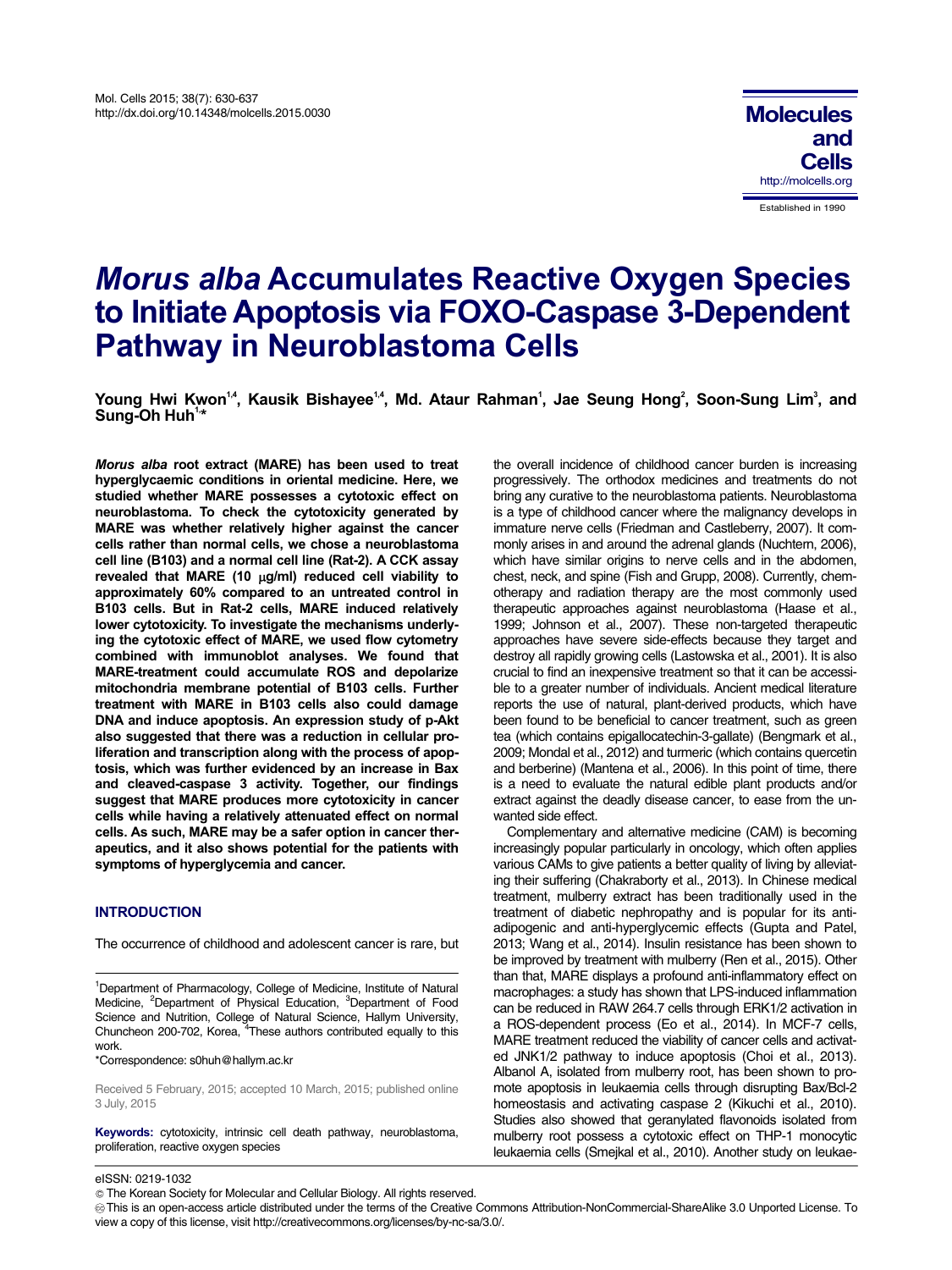mia and melanoma showed that the water extract of mulberry root could disrupt the microtubule assembly of cancer cells; however, it could not arrest cells precisely at the G1 stage as taxol does (Nam et al., 2002). Apart from the anticancer and anti-hyperglycaemic effects, one recent study pointed out that mulberry leaf polyphenols delayed the aging process and regulated fat metabolism in *C. elegans* (Zheng et al., 2014). Mulberry also plays a protective role against different stresses; for example, it protects pancreatic  $\beta$ -cells from hydrogen peroxide via an anti-oxidant pathway (Lee et al., 2014).

The diverse activities of mulberry could make it a "wonder plant"; the protective activity of the mulberry could save the non-cancer cells, while killing the cancer cells. To elucidate the MARE's mechanism of action against neuroblastoma, we chose the B103 cell as a model cell line and different molecular pathways were studied with regard to cancer. The results suggest that MARE has a profound cytotoxic effect on B103 cells, but does not possess any toxicity against normal cells. The induction of ROS by MARE treatment damages the mitochondrial membrane potential and its downstream, caspase 3 localization into the nucleus. MARE also regulates FOXO3a translocation in an Akt-dependent manner. Overall, MARE could reduce proliferation and induce cell death by the reduction of Akt and induction of caspase 3 activity, respectively.

# **MATERIALS AND METHODS**

#### **Reagents**

Dulbecco's Modified Eagle's Medium (DMEM), Fetal Bovine Serum (FBS), and Penicillin/Streptomycin were procured from GIBCO-BRL (USA). Antibodies against PI3K, p-PI3K, Akt, p-Akt (Ser473), cleaved caspase-3, Bax, Bcl-2, p-Fox03A (Thr32), Fox03A, and  $\beta$ -actin were purchased from Cell Signaling Technology (USA) and anti-BIM was purchased from BD Bioscience.

## **Preparation of extract**

*Morus alba* root was boiled with 70% ethanol at 100°C, and filtered. The filtrate was then concentrated in a desiccator at room temperature. The obtained powder was dissolved in dimethyl sulfoxide (DMSO) before treatment. Four different concentrations were used in the experiment: 5, 10, 15, and 20 -g/ml.

#### **Cell cultures**

Rat B103 neuroblastoma and Rat-2 fibroblast cells were grown at 37°C under a humidified and ambient oxygen level in a  $CO<sub>2</sub>$ incubator. Cells were cultured in DMEM containing 10% fetal bovine serum (FBS), 50 U/ml penicillin, and 50  $\mu$ g/ml streptomycin. The cells were trypsinized before harvest and subcultured.

#### **Cell viability assay**

Cell viability was determined using a cytotoxicity assay kit CCK-8 (Dojindo Lab, Japan), which was performed in accordance with the manufacturer's instructions. After treatment, cells were kept for incubation, as required by the experiment. A 96-well microtitre plate reader (Molecular Devices) was used to determine the absorbance at 450 nm.

## **Morphological analysis**

For the cell morphology experiment, cells were grown in 6-well plate and treated with MARE. After 24 h of incubation, the cells were examined under a bright-field inverted microscope and digitally imaged.

B103 cell were grown on glass cover-slips in a 24-well plate and treated with MARE. After the incubation, cells were fixed with 4% paraformaldehyde, followed by a wash with PBS. Cells were then stained with DAPI and observed under a DAPI filter by a fluorescence microscope.

## **Apoptosis analysis**

B103 cells were grown and treated with MARE for 24 h. After incubation, cells were stained with annexin V and 7-AAD to determine apoptosis; with DCFDA to determine the ROS level; and with rhodamine 123 to measure the mitochondrial membrane potential. Stained cells analysed via flow cytometry (FACS Callibur, BD Bioscience) under their specific filters.

#### **Indirect inter cellular staining: caspase 3 activity assay**

The caspase-3 activity assay was performed as per the manufacturer's protocol, using an anti-caspase primary antibody and a FITC-tagged secondary antibody. The fluorescence was determined by a flowcytometer using FL-1H filters. Data were analysed with Cyflogic software.

#### **Immunocytochemistry**

After treatment, cells were fixed with 4% paraformaldehyde. Following a PBS washing, cells were blocked with bovine serum albumin in PBS at room temperature. Cells were incubated overnight with a primary antibody at  $4^{\circ}$ C, and then they were washed with PBS, and incubated with the secondary antibody for 2 h at room temperature. Following another washing in PBS, the stained cover-slips were mounted and observed under fluorescence microscope.

## **Western blot**

Cells were grown in a 60mm culture dish and treated various concentrations of MARE. After incubation, cells were lysed in a buffer containing  $2\%$  SDS, Na<sub>3</sub>VO<sub>4</sub> and protease inhibitor cocktail. Equal amounts of proteins were separated by SDS-PAGE (8-15% reducing gels), transferred to polyvinylidene difluoride membranes (Millipore), and blocked with 5% non-fat milk. Membranes were incubated with a specific primary antibody and secondary antibody.

#### **Statistical analysis**

Results were expressed as mean  $\pm$  SEM. Statistical significance was analysed by *t*-test using Prism 5 (Graph pad Software). *p* < 0.05 was considered significant. All the experiments were repeated thrice and the reported values represent the mean values.

# **RESULTS**

## **MARE reduces viability and proliferative potential of B103 cells without affecting Rat-2 cells' viability**

To check whether MARE-treatment reduces viability, a cancerous cell line, B103, and a normal cell line, Rat-2, were chosen. Results of a viability assay revealed that the cancer cells' viability gradually reduces between minimal MARE concentrations  $(0.5 \text{ }\mu\text{g/ml})$  and higher concentrations (10-20  $\mu\text{g/ml}$ ), but that the same treatment against normal cells showed that MARE was not cytotoxic towards them (Fig. 1A). At 10  $\mu$ g/ml of MARE, cells appeared to be growth-arrested, so to check this event, the anti-proliferative activity was further investigated by a CCK-8 assay. We found that MARE was able to reduce the proliferation of B103 cells (Fig. 1A). The reduction of growth was promi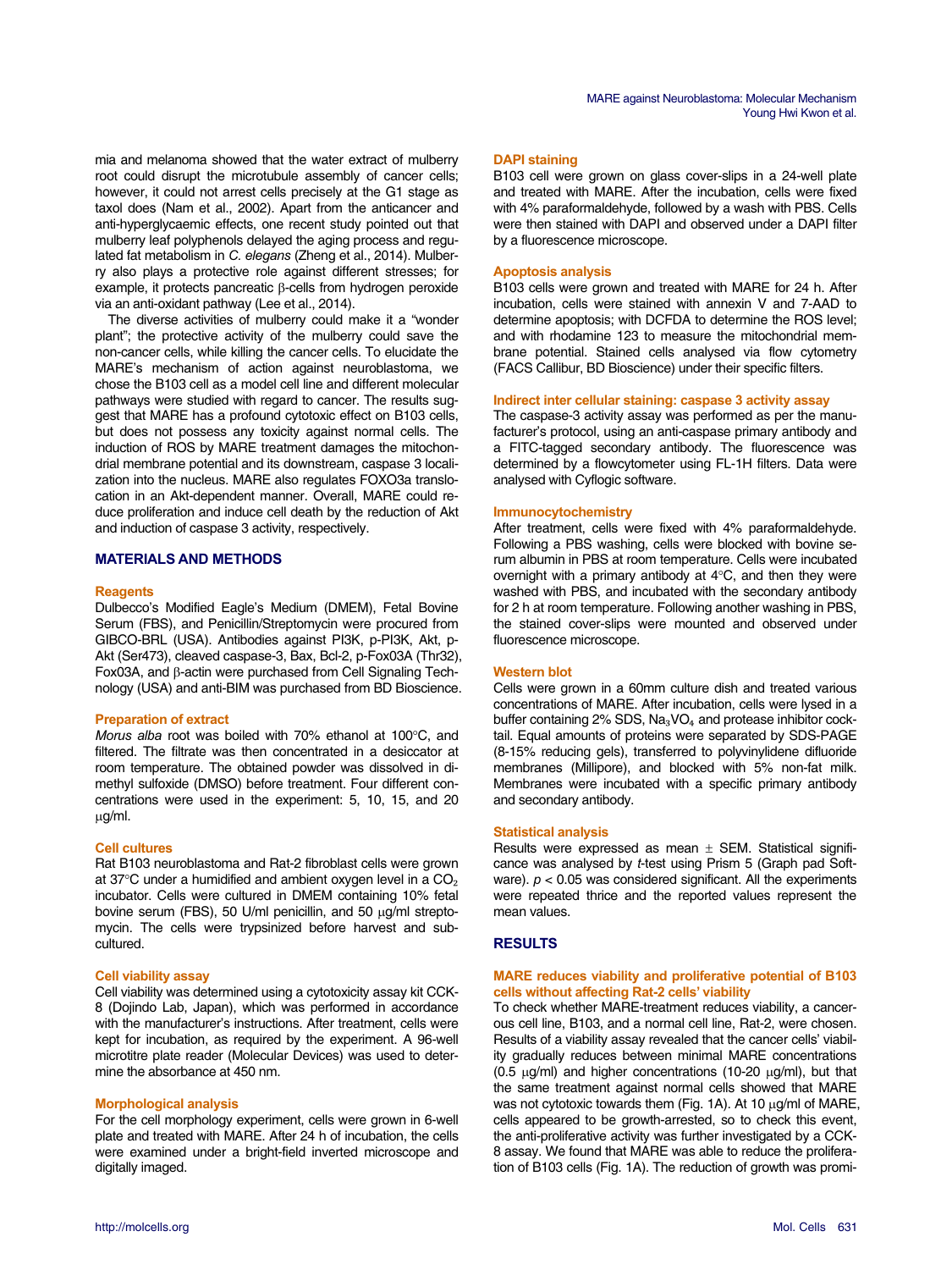MARE against Neuroblastoma: Molecular Mechanism Young Hwi Kwon et al.



**Fig. 1.** (A) To evaluate the cytotoxic effects of MARE in B103 rat neuroblastoma cells and Rat-2 rat fibroblast cells, we performed a cell viability assay using a cytotoxicity assay kit (CCK-8). Cells were exposed to different does of MARE (0 to 20  $\mu$ g/ml); 10 µg/ml of MARE was used for the timedependent studies. Data are composed of the mean from three independent experiments in which the activity in the absence of MARE versus in the presence of MARE is significantly different ( $n = 4$ ,  $*P < 0.05$ ,  $** <$ 0.01, \*\*\* < 0.001). (B) Cells were treated with different doses of MARE (0 to 20 µg/ml). After 24 h, they were digitally photographed (200X).The photographs show rounding and cell detachment from the culture surface when treated with MARE (C) Cells were grown on cover-slips in 24-well plates and treated without MARE (control) and with 10 µg/ml MARE. After 24 h incubation, cells were fixed and washed and stained with DAPI. There is a clear indication of condensed DNA in the MAREtreated cells. DAPI-positive cells were quantified.

nent after 12 h of drug treatment and proliferation gradually decreased as the incubation time increased in comparison with the control (vehicle/DMSO-treated) sets. Combining both the events, we suggest that MARE treatment could result in cytotoxicity, particularly toward neuroblastoma cells, while reducing their proliferation.

#### **MARE induces differentiated cellular and nuclear morphology in B103 cells**

The induction of cytotoxicity could bring upon morphological changes in the cells. To check for potential morphological alteration, different doses of MARE were applied to B103 cells and observed microscopically. Microscopic images of MARE-treated cells showed significant morphological changes as compared to the control cells. The treated cells showed a rounding of the cellular structure with the 'bleb' formation (Fig. 1B). The nuclear morphology was observed by DAPI staining. The result of fluorescent microscopic images clearly demonstrated the condensation of nuclear chromatin with the pyknotic bodies formation (DAPI positive cells) (Fig. 1C). The observation reveals that the MARE cytotoxicity in B103 cells leads to morphological changes within the cells, potentially a hallmark of apoptosis.

# **MARE treatment produces early apoptotic cells by involving caspase 3**

A change in morphology with the induction of cytotoxicity was prominent when B103 cells were treated with MARE, representing the hallmark of apoptosis. We examined whether MARE-treated cell death was apoptotic. To do so, we stained

the cells with annexin V and 7AAD. Annexin V binds with the phosphatidylserine (PS), under normal physiological conditions PS located in the inner leaflet of the plasma membrane. Upon induction of apoptosis, PS loses asymmetric distribution across the phospholipid bilayer and is translocated to the extracellular membrane leaflet. Once on the outer surface of the membrane, PS can be detected by fluorescently labelled Annexin V. In early-stage apoptosis, the plasma membrane excludes viability dye like 7-AAD. These cells will stain with Annexin V but not a viability dye, thus distinguishing cells in early apoptosis. In our result, flow cytometry data clearly indicated that there was a distinct formation of a population of cells in the annexin V positive-7AAD negative quadrant after MARE treatment (Fig. 2A). The population shift was greater toward that quadrant at the higher doses of MARE (Fig. 2B). The result revealed that the cell death caused by MARE was early apoptosis.

To further investigate the possible signalling pathway associated with the apoptosis, we checked the activity, expression, and the localization of the caspase 3 protein by FACS, immunoblotting, and microscopy. Flow cytometry data suggested that MARE treatment increased caspase 3 activity, which was down-regulated when co-treated with a caspase 3 inhibitor (Z-DEVD-FMK) (Fig. 3A). The results from a western blot also suggested that there was an up-regulation of expression in the treatment groups  $(-2.3 \text{ to } -2.4 \text{ folds})$  than in the control cells (Fig. 3B). Fluorescent microscopic images revealed that activated caspase 3 protein was localized in the nucleus of the cancer cells (Fig. 3C). By combining all of these results, we could predict that MARE treatment activates caspase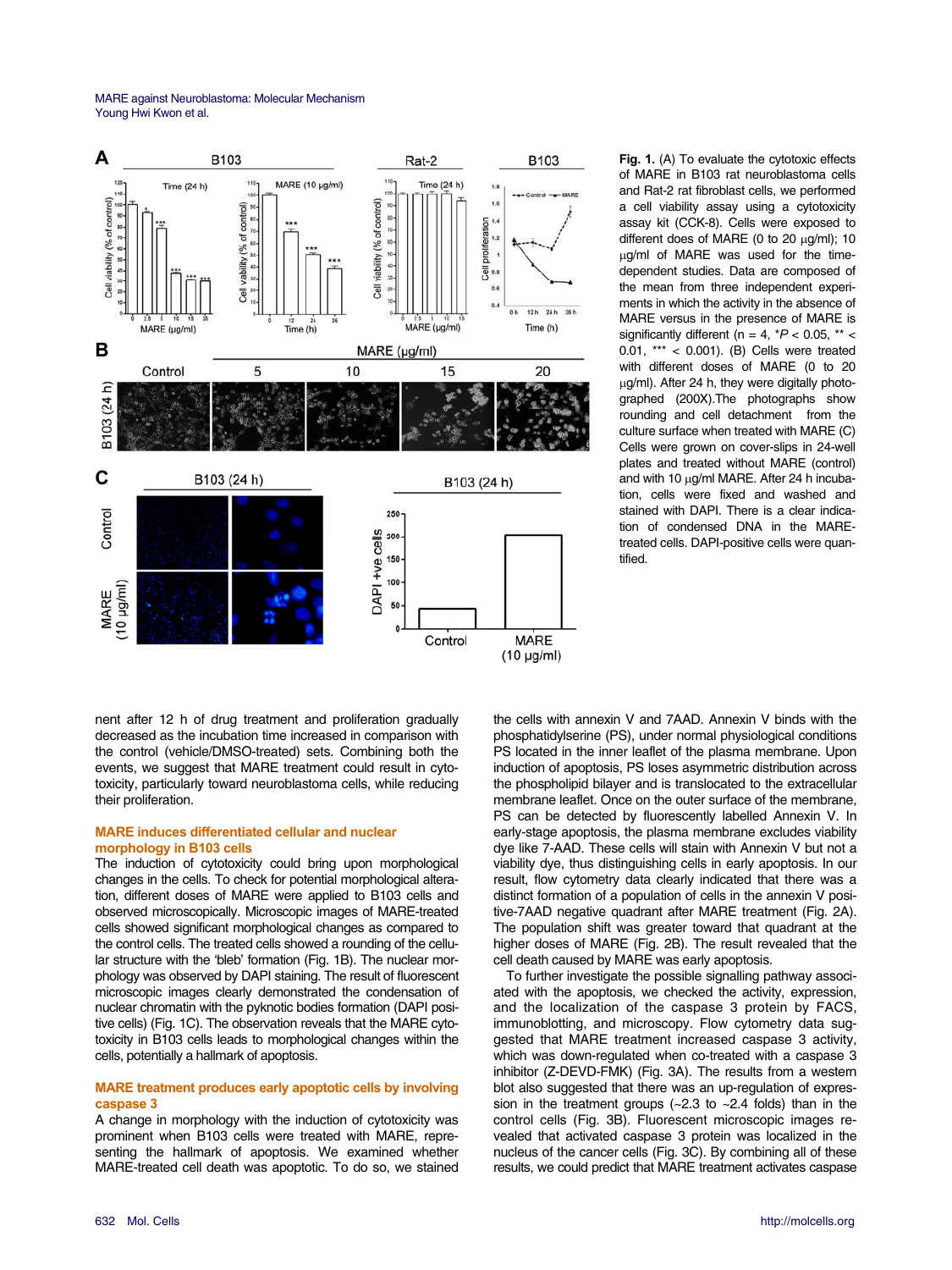





**Fig. 3.** (A) MARE-treated cells were lysed and subjected to 15% SDS-PAGE. Caspase-3 protein was detected by western blotting.  $\beta$ -actin was used a loading control. (B) Cells were grown on coverslips in 24-well plates. Cells were treated with 0 (control) and 10  $\mu$ g/ml of MARE for 24 h. After treatment, cells were fixed with 4% PFA and were incubated overnight with the primary antibody (cleaved caspase-3) at  $4^{\circ}$ C. Cells were stained with a secondary antibody and observed under fluoresce microscope (200X). Results indicated there is an increase in the activity of caspase 3 in the cells' nucleus

(C).The activity of caspase-3 in MARE-treated cells was evaluated by flow cytometry using a caspase-3 antibody by indirect staining and the results indicate that, upon co-treatment of caspase-3 inhibitor (Z-DEVD-FMK) with MARE, the ability of MARE to activate caspase-3 is reduced.

3, which induces DNA damage and apoptosis.

# **MARE treatment generates reactive oxygen species in B103 cells**

To examine the possible events in the induction of the apoptotic death pathway, we evaluated ROS generation in B103 cells after MARE treatment. ROS is a novel tool used to combat cancer, and it could create an apoptotic condition in the cancer cells when a threshold tolerance limit is crossed. Treated and control cells were stained with DCFDA and counted via flow cytometry. The control cells had the smallest amount of ROS in them, but the amount of ROS increased in a dose-dependent manner with MARE administration (Fig. 4A). This observation shows that the increase in ROS inside the cells may damage the mitochondria membrane, depolarizing it to induce apoptosis.

# **MARE treatment depolarizes MMP and upsets the Bcl-2/Bax ratio**

To check whether MARE treatment could depolarize the mito-

chondria membrane, we stained B103 cells with Rhodamine 123 and estimated mitochondrial membrane depolarization with flow cytometry. We found that, with MARE treatment, mitochondrial membrane depolarization increased in a dosedependent manner (Fig. 4B). To evaluate the proteins responsible for this process, we further verified the expression of different Bcl-2 family proteins. With MARE treatment, antiapoptotic Bcl-2 expression decreased with an increase in Bax expression, and thus, the ratio between Bcl-2 and Bax was disrupted (Fig. 4C). Consequently, we now propose that MARE possesses the capacity to induce apoptosis in neuroblastoma by inducing ROS and MMP depolarization, the process which results in caspase 3 activation.

## **MARE induced ROS plays the central role in controlling apoptosis and proliferation**

To investigate the involvement of MARE induced ROS in controlling apoptosis and proliferation, we treated MARE on B103 cells in presence or absence of NAC (N-acetyl cysteine) and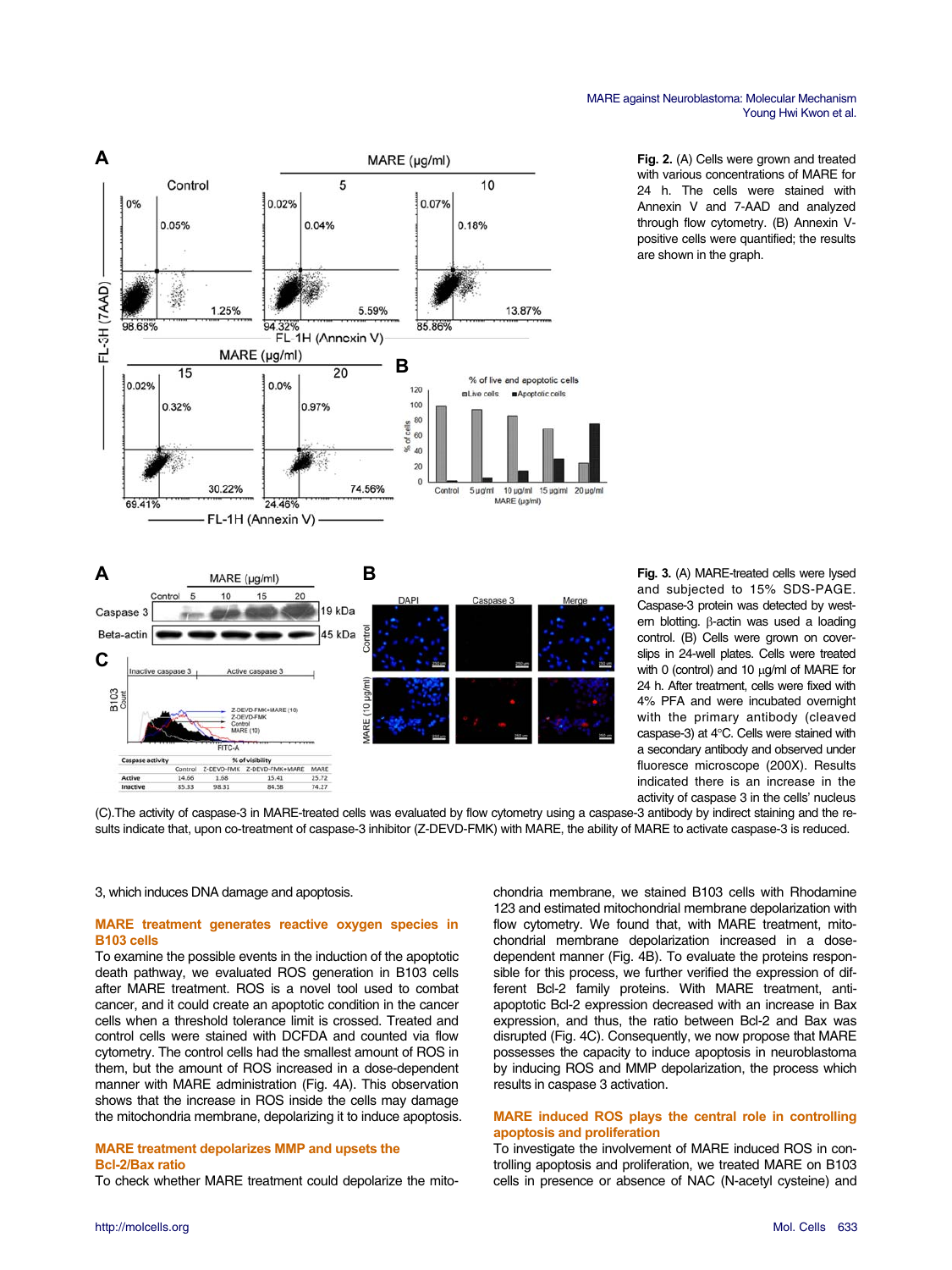MARE against Neuroblastoma: Molecular Mechanism Young Hwi Kwon et al.



**Fig. 4.** (A and B) Cells was grown and treated various concentrations of MARE for 24 h. We stained the cells with DCHFDA and Rhodamine123 to estimate ROS and MMP, respectively. Analyzed through flow cytometry, the results show MARE has the capability to accumulate ROS inside the cells and depolarize the mitochondria membrane. (C) MARE-treated cells were lysed and subjected to 12-15% SDS-PAGE. Bax and Bcl-2 proteins were detected by western blotting.  $\beta$ -actin was used a loading control. The Bcl-2/Bax ratio was quantified using ImageJ software.

preformed annexin V assay, cell viability assay and proliferation assay. We found that in MARE and NAC co-treated samples, the formation of annexin V positive cells downed to the normal level (Fig. 5A). The similar kind of result was observed in the viability assay. We found that in NAC/MARE co-treated B103 cells, viability was increased further and became at per with the MANE-untreated B103 cells (Fig. 5B). In the proliferation assay result we found that the co-treatment of NAC with MARE treatment resist the effectiveness of MARE on proliferation (Fig. 5C). By combining all the findings, we can proposed that MARE induced ROS accumulation further controls the process of apoptosis induction and proliferation reduction.

# **MARE treatment modulates proliferation and transcription markers**

Akt is constitutively dynamic in most cancer cells, and it enhances cell proliferation. In order to understand the association between PI3K/Akt and MARE-induced growth inhibition, here, we determined the expression of protein phosphorylation of PI3K and Akt in cells exposed to MARE. MARE resulted in slight inhibition of phosphorylation of PI3K (Tyr458) and completely blocked phosphorylation of PI3K (Tyr199) in B103 cells (Fig. 6A) and relatively marked inhibition of Akt phosphorylation (Fig. 6A). MARE had no effect on total PI3K and Akt expression (Fig. 6A). These results suggested that MARE-mediated Akt signaling inhibition may contribute to growth inhibition of B103 cells. However, the phosphorylation of FOXO3a proteins was analysed using western blotting. MARE inhibited the phosphorylation of FOXO3a protein. Conversely, MARE-treatment has dose-dependently increased on the total protein of FOXO3a expression (Fig. 6A). These results suggested that MARE inhibited growth by regulating FOXO3a and suggesting FOXO3a may be associated with kinase activity. At the same time, MARE caused a very clear upregulation of Bim levels in the B103 cells (Fig. 6A). Further, we checked the localization of FOXO3a with

fluorescence microscopy and the results indicated that FOXO3a was located inside the nucleus (Fig. 6B). Therefore, the translocation of FOXO factors into the nucleus from cytoplasm activates apoptosis signals through upregulating BIM activity (Myatt and Lam, 2007). Taken together, these results suggest that FOXO3a may be a novel downstream way of MARE-treatment against B103 cells.

# **DISCUSSION**

The present study reports the anti-cancer effects of MARE against neuroblastoma. We observed that MARE elicited the upregulation of caspase 3 activity and the down-regulation of Akt and FOXO3a phosphorylation. The blocking of growth inductive signals and induction of ROS by the drug induced a rapid apoptotic response in the neuroblastoma-B103 cells. These included morphological changes that occurred within 24 h of MARE administration, with progressive detachment of cells containing condensed and fragmented chromatin. The results also suggest that the viability of cancer cells is reduced in a dose-dependent manner. MARE's interference with the mitochondria membrane and caspase-mediated apoptosis through a disruption of the Bcl-2/Bax ratio further confirms MARE's apoptosis-inducing capability in neuroblastoma cells. MARE shows a relative low toxicity toward non-cancerous cells, which suggests that MARE could be an effective and safe anticancer drug.

Although a study on multi-drug resistant breast cancer and leukaemia with MARE indicated that MARE plays an effective role in inducing the JNK pathway (Choi et al., 2013), resulting in the induction of apoptosis, but there is a lack of knowledge about the activities of MARE on neuroblastoma. The purpose of this study was to investigate the probable mechanisms of MARE's toxicity against neuroblastoma cells.

The mulberry plant has been reported to be rich in flavonoids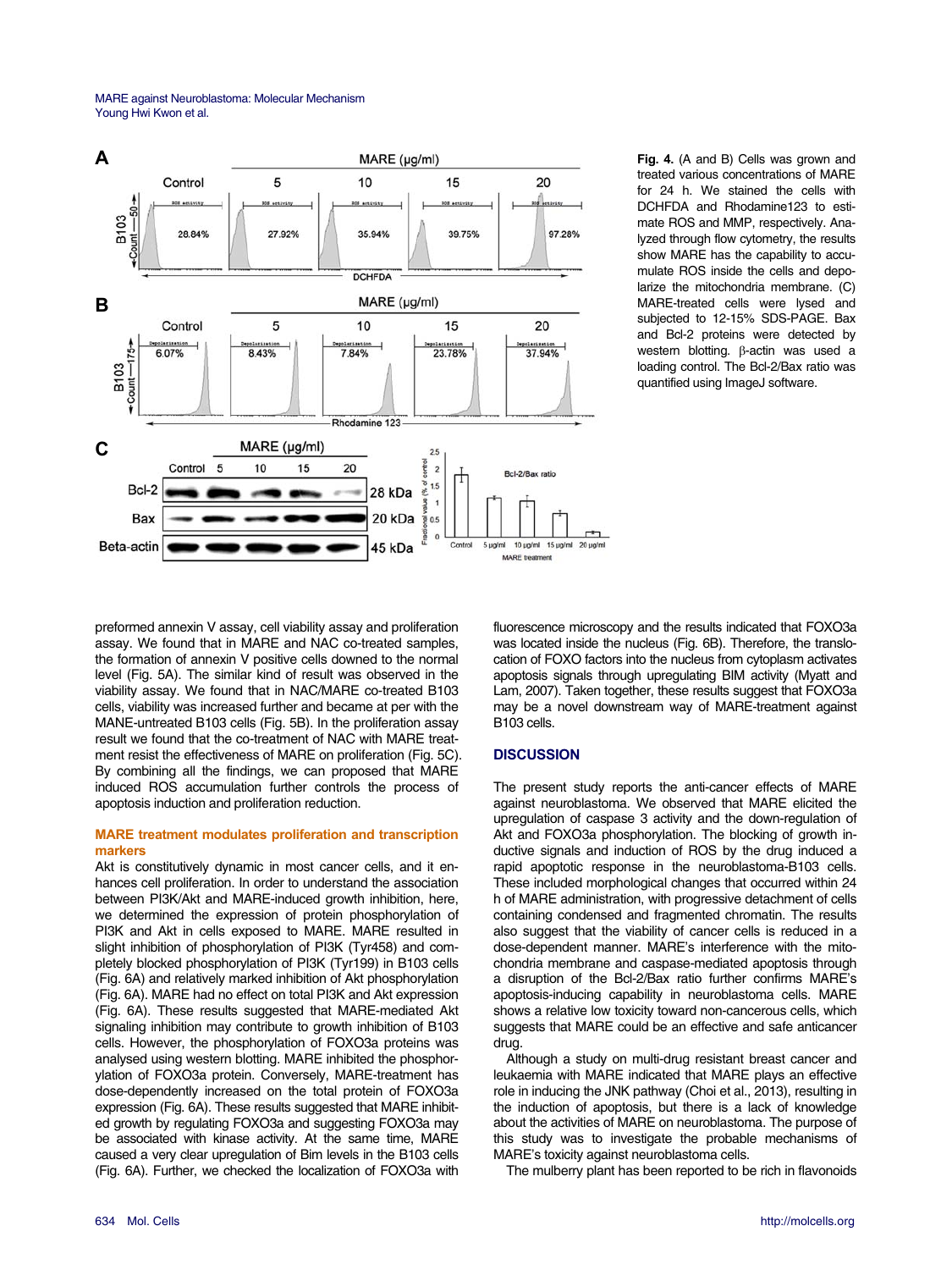

**Fig. 6.** (A) MARE-treated cells were lysed and subjected to 8-15% SDS-PAGE. PI3K, p-PI3K, Akt, p-Akt (ser473), FOXO3a, p-FOXO3a (Thr32), p-FOXO1 (ser256), and Bim proteins were detected by western blotting.  $\beta$ -actin was used a loading control. (B) Cells were grown on cover-slips in 24-well plates. Cells were treated with 0 and 10 µg/ml of MARE for 24 h. After treatment, cells were fixed with 4% PFA and were incubated overnight with the primary antibody (FOXO3a) at 4°C. Cells were stained with the secondary antibody and observed under a fluoresce microscope (200X).

that have different biological activities, including its anti-oxidant capacity (Zheng et al., 2014). In this study, MARE treatment of B103 cells was found to stimulate ROS accumulation and further depolarize the MMP. Studies on ROS reveal that its exposure beyond the tolerated limit usually pushes cancer cells towards apoptosis by disrupting mitochondrial integrity (Huang et al., 2014). Recent reports have demonstrated dramatic alterations in mitochondrial morphology during the early stages of apoptotic cell death, including a fragmentation of the network and the remodelling of the cristae (Suen et al., 2008). Surprisingly, proteins discovered to control mitochondrial morphology appear to also participate in apoptosis and proteins associated with the regulation of apoptosis have been shown to affect mitochondrial ultra-structure (Karbowski and Youle, 2003). Bax translocation to the mitochondrial membrane creates a pore, which otherwise depolarize the mitochondria membrane potential (Henry-Mowatt et al., 2004).

Members of the Bcl-2 family proteins are known to play a critical regulatory role in the apoptosis pathway (Martinou and Youle, 2011). Bcl-2 has been shown to form a heterodimer with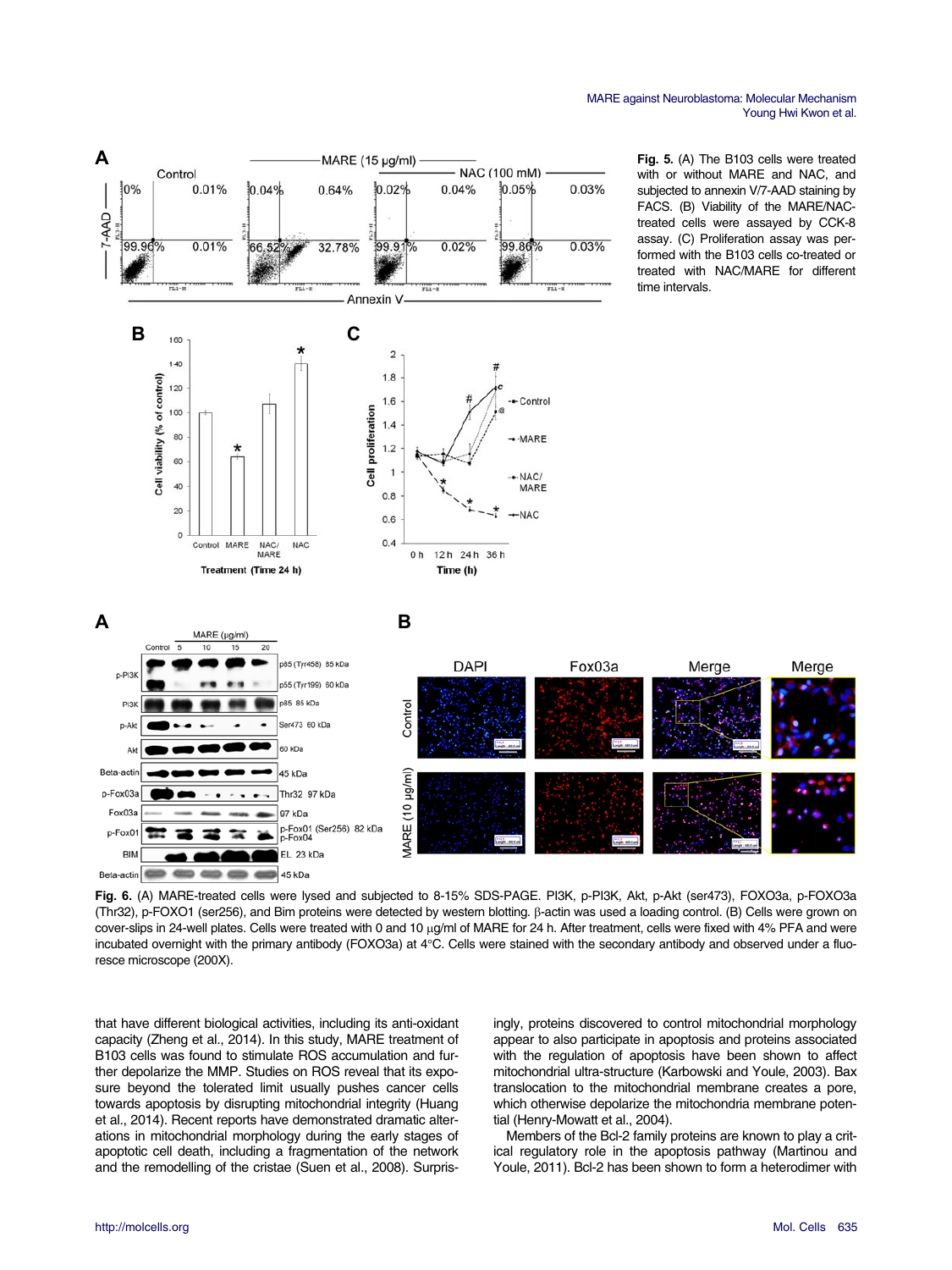MARE against Neuroblastoma: Molecular Mechanism Young Hwi Kwon et al.



**Fig. 7.** Schematic representation: Action of MARE on neuroblastoma cells

pro-apoptotic Bax, a union which may neutralize its proapoptotic effect (Moldoveanu et al., 2014). Therefore, an alteration in the levels of Bcl-2 and Bax could be a decisive factor in the induction of apoptotic conditions in cells. In our study, Bax expression increased while Bcl-2 expression decreased with MARE treatment, thus disrupting the balance between them, which is a major event in the initiation of apoptosis involving the mitochondria. Through this distorted mitochondrial membrane, cytochrome c is released out to the cytosol of the cells (Chipuk et al., 2006) and initiates the formation of an apoptosome along with the adopter molecule Apaf-1 and other pro-caspase molecules like caspase-9 and 3 (Tait and Green, 2010). Downstream, activated caspase 3 induces chromatin condensation and degradation through nick formation (Kitazumi and Tsukahara, 2011). The activated caspase 3 and presence of DAPI-positive cells in the MARE treated samples, is a clear indicator of the induction of apoptosis involving mitochondria and caspase 3.

The anti-neoplastic effect of a drug could also diminish the propagative potential of cancer cells along with the reduction of different growth signals and prevention of specific transcriptions (Hanahan and Weinberg, 2011). Akt and FOXO-family proteins are two distinct agents that control cancer growth and metastasis (Boreddy et al., 2011). Class I PI3K protein is responsible to control the process of Akt phosphorylation and activation. The class 1 PI3K is composed of a heterodimer between p110 catalytic subunit and a p85 regulatory subunit and there are different variants of the p85 regulatory subunit, one among them is p55. Phosphorylation on p55 regulatory region alternatively controls the activity of pI3K enzyme. Reduction in phosphorylation on p55 region of PI3K in turn indicated the conquest of its activity (Carpenter et al., 1990). The inhibitory effects of MARE on neuroblastoma growth not only resulted from caspase 3 activation, but also through the de-activation of PI3K and Akt. Phosphorylation at different serine and threonine sites of Akt contributes to its activation (Wang and Basson, 2011). Phosphorylation at Ser473 of Akt by PI3K is responsible for the activation and membrane attachment of Akt, causing the acceleration of downstream growth signals

(Wang and Basson, 2011). MARE treatment reduces the phosphorylation events of Akt protein, and thus rendering it irrelevant for growth signal induction.

Proliferation via different growth signals involves the process of transcription and activated transcription factors. FOXO3a, a known transcription factor, is a direct downstream molecule of Akt (Zhang et al., 2011). Transcriptional activity and localization of FOXO3a is regulated by Akt. Akt-mediated phosphorylation of FOXO3a is located in the cytoplasm. However, inactivation of Akt leads to the de-phosphorylation of FOXO3, activating it (Brunet et al., 1999). Accordingly, FOXO3a translocate into the nucleus and where it increases the transcriptional activity of its target gene, the apoptotic protein, Bim (Myatt and Lam, 2007). So, the activation of FOXO3a triggers apoptosis through its regulation of Bim activity. MARE treatment on neuroblastoma cells supports the same phenomenon (Fig. 7).

In conclusion, we explored the anticancer potential of MARE against neuroblastoma, finding evidence that it possesses considerable anticancer potential in addition to its anti-diabetic properties. We found that the apoptotic pathway linked to the mitochondria-dependent caspase route, through caspase 3 activation, resulting in the death of the cancer cells occurred with the administration of MARE. De-phosphorylation of Akt and FOXO3a with MARE treatment makes the cancer cells anti-proliferative. The dual role played by this drug could be of interest in the design and formulation of specialized drugs.

## **ACKNOWLEDGMENTS**

This research was supported by Basic Science Research Program through the National Research Foundation of Korea(NRF) funded by the Ministry of Education(NRF-2009- 0094071) and by Hallym University (HRF-201501-020), South Korea.

# **REFERENCES**

- Bengmark, S., Mesa, M.D., and Gil, A. (2009). Plant-derived health: the effects of turmeric and curcuminoids. Nutr. Hosp. *24*, 273- 281.
- Boreddy, S.R., Pramanik, K.C., and Srivastava, S.K. (2011). Pancreatic tumor suppression by benzyl isothiocyanate is associated with inhibition of PI3K/AKT/FOXO pathway. Clin.<br>Cancer Res. 17, 1784-1795.
- Cancer Res. *17*, 1784-1795. Brunet, A., Bonni, A., Zigmond, M.J., Lin, M.Z., Juo, P., Hu, L.S., Anderson, M.J., Arden, K.C., Blenis, J., and Greenberg, M.E. (1999). Akt promotes cell survival by phosphorylating and inhibiting a Forkhead transcription factor. Cell 96, 857-868.
- inhibiting a Forkhead transcription factor. Cell *96*, 857-868. Carpenter, C.L., Duckworth, B.C., Auger, K.R., Cohen, B., Schaffhausen, B.S., and Cantley, L.C. (1990). Purification and characterization of phosphoinositide 3-kinase from rat liver. J. Biol. Chem. *265*, 19704-19711.
- Chakraborty, D., Ghosh, S., Bishayee, K., Mukherjee, A., Sikdar, S., and Khuda-Bukhsh, A.R. (2013). Antihyperglycemic drug Gymnema sylvestre also shows anticancer potentials in human melanoma A375 cells via reactive oxygen species generation and mitochondria-dependent caspase pathway. Integr. Cancer Ther.

*12*, 433-441. Chipuk, J.E., Bouchier-Hayes, L., and Green, D.R. (2006). Mitochondrial outer membrane permeabilization during apoptosis: the innocent bystander scenario. Cell Death Differ. *13*, 1396-1402.

- Choi, Y.K., Cho, S.G., Choi, H.S., Woo, S.M., Yun, Y.J., Shin, Y.C., and Ko, S.G. (2013). JNK1/2 Activation by an Extract from the Roots of Morus alba L. Reduces the Viability of Multidrug-Resistant MCF-7/Dox Cells by Inhibiting YB-1-Dependent MDR1 Expression. Evid. Based Complement. Alternat. Med.
- *2013*, 741985. Eo, H.J., Park, J.H., Park, G.H., Lee, M.H., Lee, J.R., Koo, J.S., and Jeong, J.B. (2014). Anti-inflammatory and anti-cancer activity of mulberry (Morus alba L.) root bark. BMC. Complement. Altern.